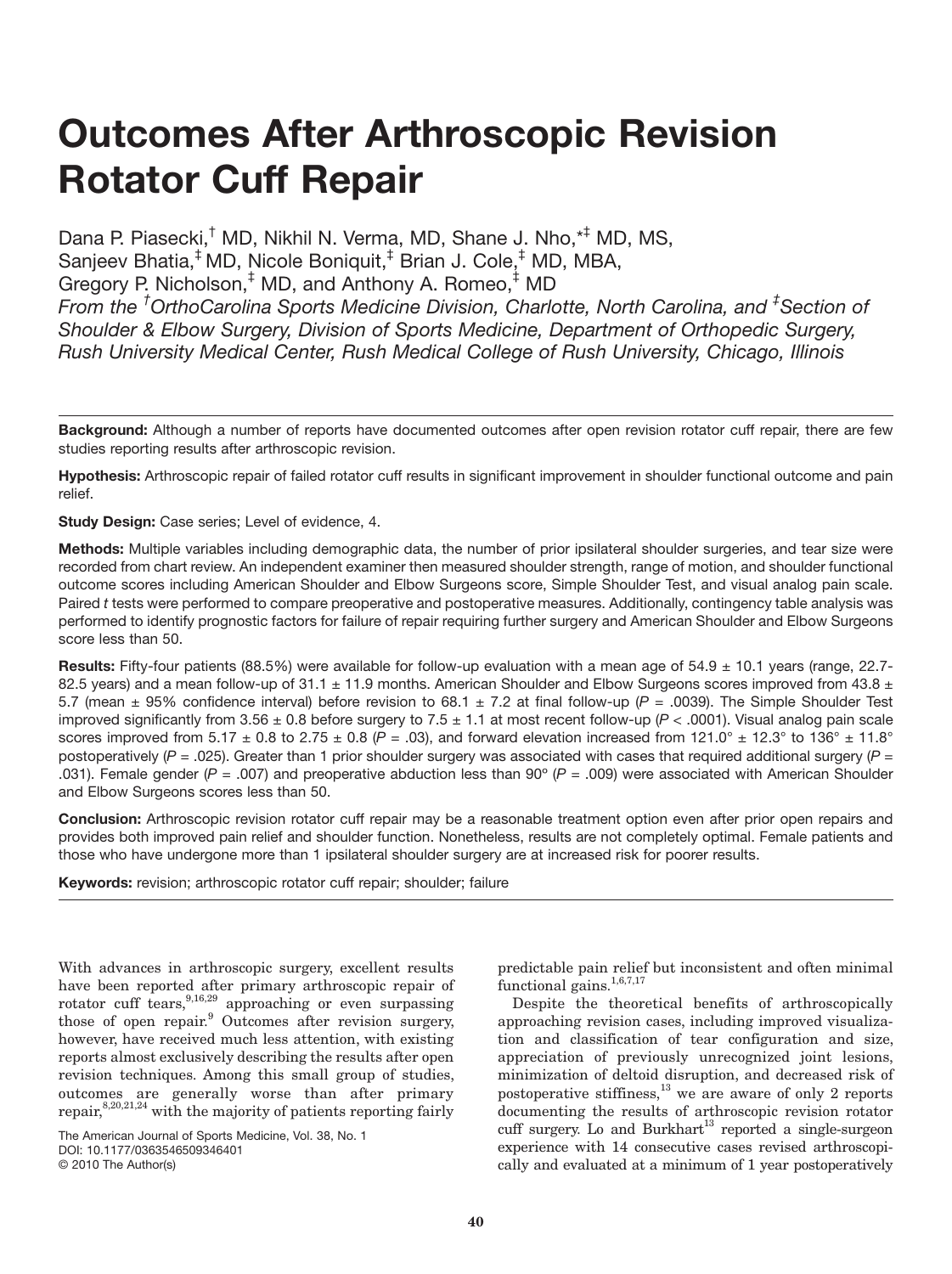(mean, 23 months). The majority of these tears (11 of 14) were classified as massive, 4 of which could only be repaired partially. After surgery, these authors reported significant improvements in active motion and University of California at Los Angeles scores, with 64% of outcomes classified as good to excellent, a finding that is comparable to those reported for open techniques. More recently, Trantalis et  $al^{26}$  reported a single-surgeon case series of 5 patients who demonstrated medial row failure after arthroscopic double-row rotator cuff repair and subsequently underwent arthroscopic revision rotator cuff repair. Although validated shoulder outcome scores were not employed, the authors noted that 4 of 5 patients had some improvement in symptoms at a mean follow-up of 26.4 months.

The purpose of our study was to report functional outcomes after arthroscopic revision rotator cuff repair and to identify prognostic factors that may predict attributes associated with failure of arthroscopic revision rotator cuff repair.

#### MATERIALS AND METHODS

Between January 2004 and December 2006, all patients undergoing arthroscopic revision rotator cuff repair of fullthickness cuff tears, with a minimum 1-year follow-up, were reviewed. All patients underwent the informed consent process and the study was approved by the Institutional Review Board. Three fellowship-trained orthopaedic surgeons in either shoulder surgery or sports medicine performed all the surgeries in a high-volume clinical practice. The inclusion criteria were patients who had failed prior rotator cuff repair, by either open or arthroscopic means, and underwent revision arthroscopic repair of fullthickness rotator cuff tears for relief of shoulder pain and improvement in function. Cuff tears consisting of a fullthickness tear of 1 tendon and a partial-thickness tear of another tendon were included in the analysis. Exclusionary criteria included patients with only partial-thickness or irreparable tears, or any tears that were converted to an open procedure.

Patients who met the study criteria completed a preoperative questionnaire, which included demographic and social history, detailed medical history, and surgical history. Demographic information (age, gender, hand dominance, side of rotator cuff tear), number of prior shoulder surgeries on the ipsilateral extremity, occupation, history of rheumatoid arthritis, history of diabetes, tobacco use, and alcohol use were all recorded. Because a large proportion of our cohort included workers' compensation patients, the *Canadian Classification and Dictionary of Occupations*<sup>2</sup> was used to classify preoperative work level as sedentary, light work, medium work, heavy work, or very heavy work.

Intraoperative data included both diagnostic information as well as concomitant procedures. Rotator cuff tears were classified arthroscopically based on size (length), thickness (full or partial), and tendons involved. Tears were assessed after bursectomy of the subacromial space but before rotator cuff debridement. All surgeons measured tear size in the sagittal plane at the involved tendon's insertion into its respective anatomic footprint, and the DeOrio and Cofield<sup>6</sup> classification was recorded (small, medium, large, or massive). For massive, contracted, immobile tears, we began by repairing the subscapularis tendon to its anatomic position on the lesser tuberosity and the infraspinatus tendon to its anatomic position at the leading edge at the upper border of the bare area. In order to create an anatomic repair of the rotator cuff, we begin by repairing the subscapularis and infraspinatus back to their anatomic footprint. Next, the remaining supraspinatus is generally torn in a L-shaped or reverse L-shaped pattern that can be repaired by restoring the anterolateral or posterolateral corner of the torn tendon, respectively. The authors prefer to use these principles rather than margin convergence. Once the subscapularis and infraspinatus were reduced, then every attempt was made to try to determine a fixation construct for the supraspinatus tendon without margin convergence. The decision to use single-row or double-row fixation largely depended on the tissue quality and tension on the repair. If the tissue quality was appropriate, double-row fixation with a suture-bridge construct was performed. If the tissue quality was compromised, a single-row fixation was performed due to concerns of overtensioning the repair and failure at the tendon-suture interface.

Additional diagnoses were also recorded, including osteophyte of the undersurface of the acromion (yes or no), biceps lesion (yes or no), acromioclavicular joint osteoarthritis (yes or no), and glenohumeral osteoarthritis (yes or no). The number of anchors and row configuration (single or double) were also recorded at the time of surgery.

Postoperatively, patients took part in a standardized rehabilitation protocol: 6 weeks of shoulder immobilization and passive range of motion (ROM), then 6 weeks of active ROM, followed by 12 weeks of rotator cuff strengthening and conditioning. Due to logistical issues, we did not objectively measure cuff integrity using MRI or arthrography unless clinically warranted. However, compliance with rehabilitation, time to maximum medical improvement, complications, and repeat shoulder surgeries were recorded in the chart review. All compensable patients underwent functional capacity evaluation by an independent examiner

<sup>\*</sup>Address correspondence to Shane J. Nho, MD, MS, Rush University Medical Center, 1725 West Harrison Street, Suite 1063, Chicago, IL 60612 (e-mail: snho@hotmail.com).

Presented at the 35th annual meeting of the AOSSM, Keystone, Colorado, July 2009.

One or more of the authors has declared a potential conflict of interest: Dr Romeo has received research or institutional support, miscellaneous funding, and royalties, and is a consultant or employee of Arthrex; Dr Verma has received research or institutional support and is a consultant or employee of Smith & Nephew; Dr Cole has received research or institutional support and royalties and is a consultant or employee of Arthrex, has received research or institutional support and miscellaneous funding and is a consultant or employee of Genzyme, and has received research or institutional support and is a consultant or employee of Zimmer; Dr Nicholson has received research or institutional support from EBI, has received royalties and stock options and is a consultant or employee of Zimmer, and has received royalties from Innomed. Dr Verma, Dr Nho, Dr Cole, Dr Nicholson, and Dr Romeo have received institutional support from Arthrex, Inc; DJ Orthopaedics; Ossur; Smith & Nephew; Miomed; Athletico; and Linvatec.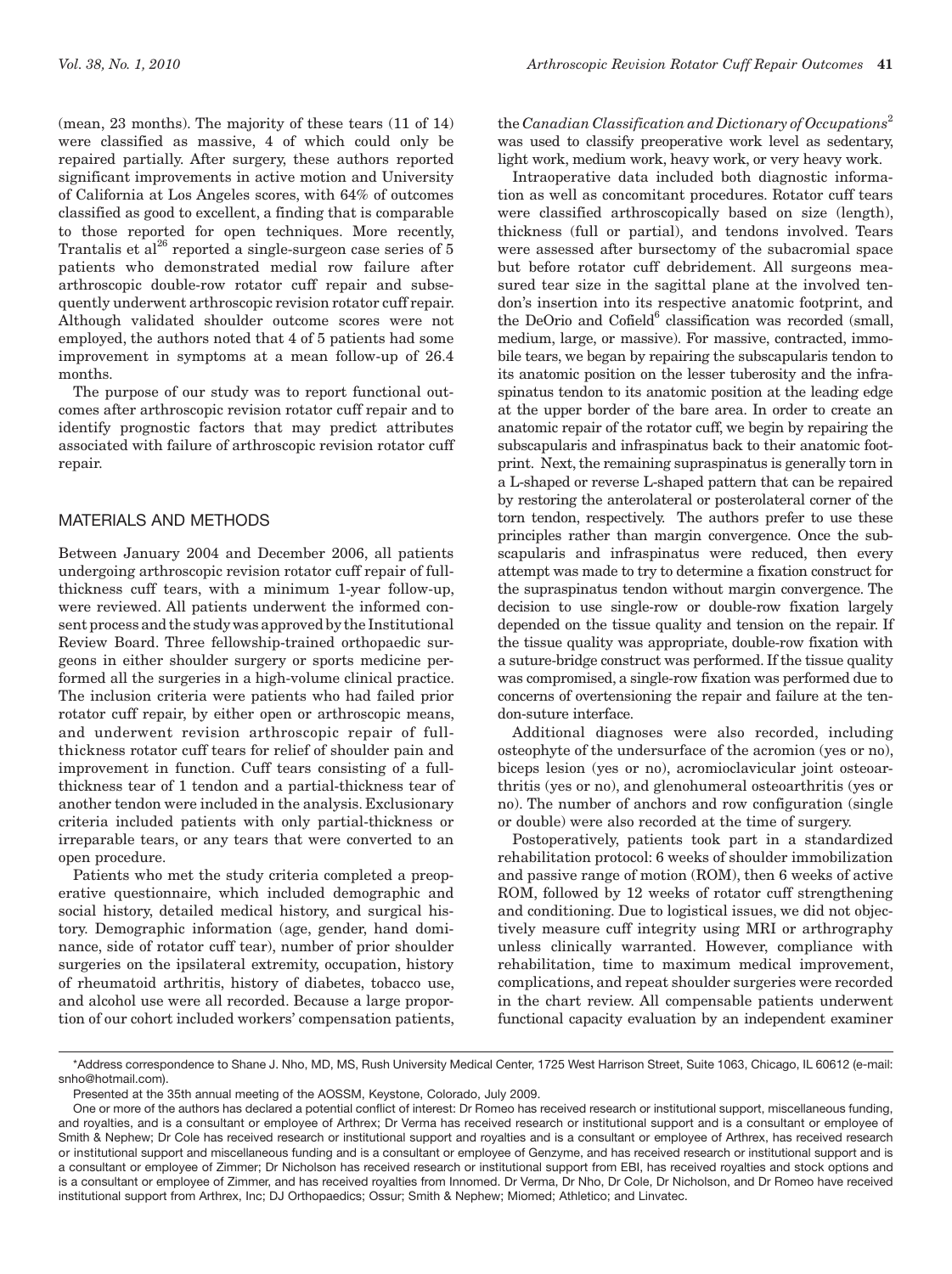trained in workers' compensation rehabilitation to determine the patient's ability to return to work at a preopera-

tive level (yes or no). At final follow-up, patients were examined by an independent observer, an orthopaedic sports medicine research fellow removed from clinical and surgical decision making. The patients completed validated, clinical outcome instruments including Constant-Murley score,<sup>5</sup> Single Assessment Numeric Evaluation (SANE),<sup>28</sup> American Shoulder and Elbow Surgeons (ASES) score,<sup>15</sup> Simple Shoulder Test  $(SST)$ ,<sup>12</sup> and visual analog pain scale (VAS).19,22,25 Forward elevation in the scapular plane and external rotation with the arm at the side were measured on both extremities with a goniometer. Rotator cuff strength was assessed in both extremities using a manual muscle dynamometer (Lafayette Manual Muscle Test System, Lafayette Instrument Company, Lafayette, Indiana) in forward elevation and external rotation with the arm at the side. Postoperative shoulder strength was quantified further as a ratio of the force exerted by the affected shoulder relative to the force exerted by the unaffected shoulder. Arthroscopic revision rotator cuff repairs were considered failures if patients required additional surgery during the follow-up period or if patients had an ASES score less than 50 points.

Descriptive analysis consisted of frequencies and percentages for discrete data and means and standard deviations for continuous data. Paired *t* tests were performed to compare preoperative and postoperative measures including ROM, VAS, SST, and ASES scores. Contingency table analysis included the Fisher exact test to conduct univariate analyses of the prognostic factors for return to work at preoperative levels, time to maximum medical improvement, failure of repair requiring revision, and ASES scores less than 50 (GraphPad software, GraphPad Software, Inc, La Jolla, California). *P* values of less than .05 were considered to be statistically significant.

## RESULTS

Sixty-five patients who underwent arthroscopic revision of full-thickness rotator cuff tears met the study inclusionary criteria, but 1 was excluded because the tear was deemed irreparable and 3 were excluded for conversion to an open procedure. Of the 61 patients meeting the study criteria, 54 patients (88.5%) were available for follow-up. The study group consisted of 54 patients with a mean age of 54.9  $\pm$ 10.1 years (range, 22.7-82.5 years) and a mean follow-up of  $31.1 \pm 11.9$  months (range, 12.4-78.5 months). With the exception of 7 patients, all study participants had greater than 2 years of follow-up. Of these 54, 36 arthroscopic revision rotator cuff repair procedures were performed by Surgeon A, 11 revisions were performed by Surgeon B, and 7 were performed by Surgeon C.

Demographic information for the cohort is provided in Table 1. Right shoulder involvement occurred in 34 patients (63.0%) compared with the left shoulder in 20 (37.0%). The dominant extremity was involved in 32 cases (59.3%), compared with 22 nondominant (40.7%). Thirty-nine of the 53 patients (72%) were workers' compensation patients with preoperative work levels categorized as follows: 4 sedentary, 3 light work, 8 medium work, 18 heavy work, 6 very heavy work. A total of 88 prior procedures were reported on the ipsilateral shoulder (mean,  $1.69 \pm 1.03$ ; range, 1-5 per patient). Thirty-one patients (57.4%) had had only 1 prior rotator cuff repair, and 23 (42.6%) had undergone multiple prior operations. With regard to prior procedures, 36 patients (66.6%) had previously undergone an acromioplasty procedure, 10 patients (18.5%) had previously had a biceps tenotomy or tenodesis, and 12 patients (22.2%) had previously had a distal clavicle resection. Of the 88 prior rotator cuff repairs, 56 (64%) had been performed through an open approach and 32 (36%) had been done arthroscopically.

At the revision procedure, the mean rotator cuff tear size was  $2.9 \pm 1.6$  cm (range, 1.0-6.0 cm). According to the DeOrio and Cofield classification,  $6$  there were 18 (33.3%) small, 15 (27.8%) medium, 17 (31.5%) large, and 4 (7.4%) massive tears. There were 33 (61.1%) single-tendon tears and 21 (38.9%) multiple-tendon tears. Any additional injuries and procedures were recorded by the surgeon at the time of the arthroscopic revision rotator cuff repair; these included acromioplasty in  $74.1\%$  (n = 40), biceps tenodesis or tenotomy in  $38.9\%$  (n = 21), distal clavicle resection in 22.2% (n = 12), and chondroplasty for glenohumeral osteoarthritis in 9.3% (n = 5). Thirty-three tears  $(61.1\%)$ were treated with single-row configuration, while 21 tears (38.9%) were revised with a double-row construct, using a mean of  $2.98 \pm 1.11$  (range, 1-6) anchors per case. Doublerow constructs were employed by Surgeon A in 12 of 36 cases (33.3%), by Surgeon B in 9 of 11 cases (81.8%), and by Surgeon C in 0 of 7 cases  $(0.0\%)$ .

Clinical outcomes along with 95% confidence intervals are summarized in Tables 2 and 3 (mean ± 95% confidence interval). The ASES scores improved from  $43.8 \pm 5.7$  before revision to  $68.1 \pm 7.2$  at final follow-up ( $P = .0039$ ). The SST scores improved significantly from  $3.56 \pm 0.8$  before surgery to  $7.5 \pm 1.1$  at most recent follow-up ( $P < .0001$ ). The VAS scores improved from  $5.17 \pm 0.8$  to  $2.75 \pm 0.8$ ( $P = .03$ ), and forward elevation increased from  $121.0^{\circ} \pm 12.3^{\circ}$ to  $136^\circ \pm 11.8^\circ$  postoperatively (*P* = .025). The calculated strength ratio relative to the contralateral shoulder was  $0.75 \pm 0.17$  in forward elevation and  $0.77 \pm 0.16$  in external rotation.

Six patients (11.1%) had failure of their arthroscopic revision rotator cuff repair, requiring additional surgery. Two patients, 70 and 63 years of age, had persistent pain and were determined to have a persistent, symptomatic rotator cuff tear with coexistent glenohumeral arthritis, subsequently undergoing a reverse shoulder arthroplasty at 6 months and 30 months, respectively, after arthroscopic revision rotator cuff repair. One patient, 41 years of age, had persistent pain and weakness and underwent open rerevision rotator cuff repair with Restore Orthobiologic patch (DePuy Orthopaedics, Warsaw, Indiana) augmentation at 8 months after revision, requiring an additional open revision attempt and extensive debridement at 31 months after arthroscopic revision rotator cuff repair. Another patient underwent arthroscopic debridement and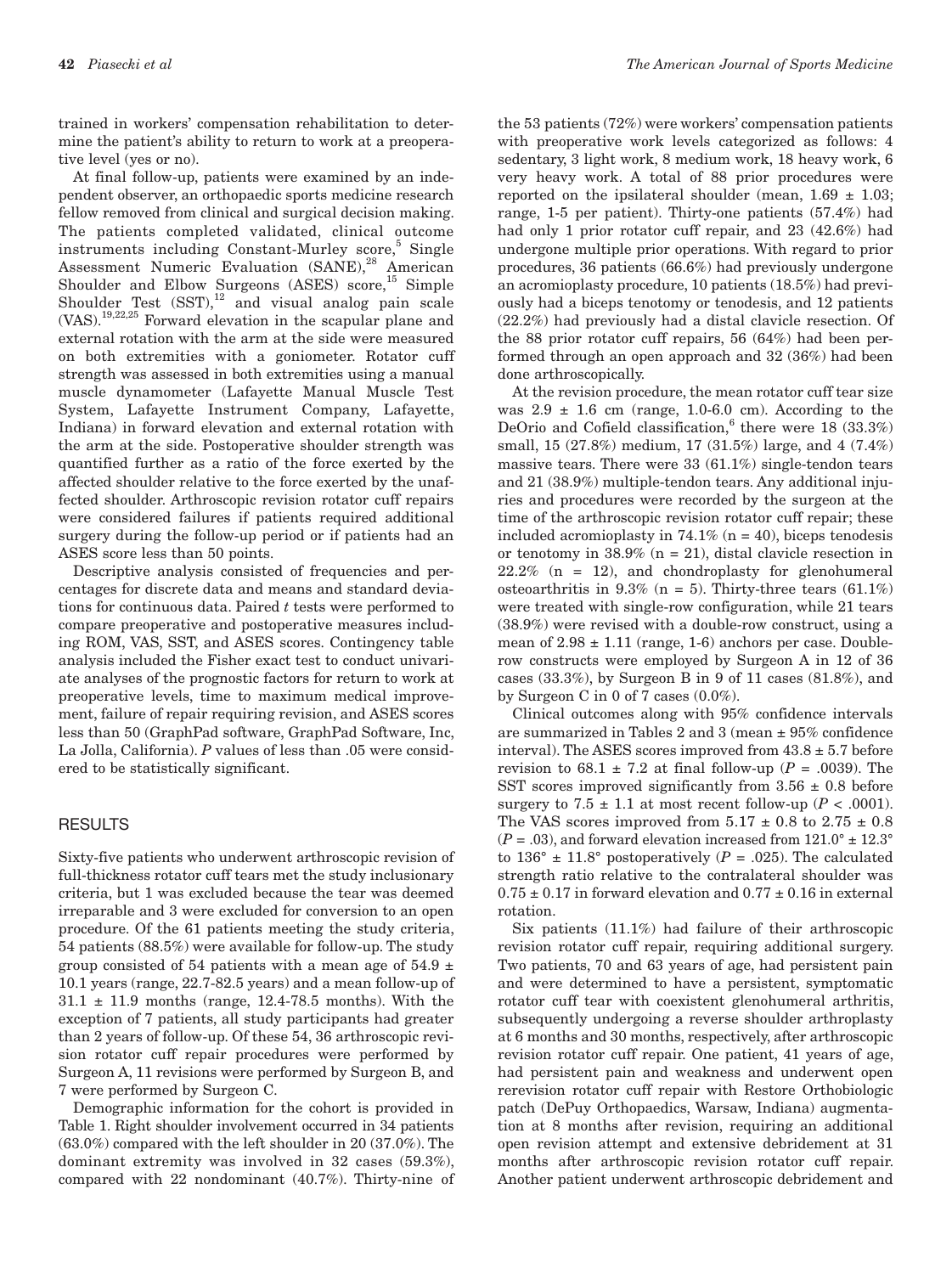TABLE 1 Demographic Characteristics of Arthroscopic Revision Rotator Cuff Repair Cohort (N = 54)

| Demographic Category       | Characteristic                                                                               |
|----------------------------|----------------------------------------------------------------------------------------------|
| Age at surgery             | Mean $54.9 \pm 10.1$ years (range, 22.7-82.5 years)                                          |
| Gender                     | Male (75.9%)                                                                                 |
|                            | Female $(24.1\%)$                                                                            |
| Dominant-side involvement  | Yes $(59.3\%)$                                                                               |
|                            | No(40.7%)                                                                                    |
| Comorbidities              | Diabetes mellitus $(11.3\%)$                                                                 |
|                            | Rheumatoid arthritis (5.6%)                                                                  |
| Social history             | Current/recent tobacco user $(40.7\%)$                                                       |
|                            | Alcohol intake $>6$ drinks/week (9.3%)                                                       |
| Medications before surgery | Nonsteroidal anti-inflammatory drugs (50.0%)                                                 |
|                            | Corticosteroids (1.8%)                                                                       |
|                            | Narcotic pain medication (11.1%)                                                             |
| Prior shoulder surgeries   | Total number of prior procedures in cohort: 88                                               |
|                            | Mean number of prior surgeries per patient: $1.69 \pm 1.03$ (range, 1-5)                     |
|                            | Prior surgeries done through open approach: 64%                                              |
|                            | Prior surgeries done arthroscopically: 36%                                                   |
| Preoperative imaging       | Acromioclavicular joint arthrosis visible on radiograph: 31.5%                               |
|                            | Glenohumeral arthritis visible on radiograph: 18.5%                                          |
|                            | Proximal humeral head migration on radiograph: 18.5%                                         |
|                            | Cuff tear evident on MRI: 87.0%                                                              |
|                            | Fatty infiltration seen on MRI: 9.3%                                                         |
| Cuff tear characteristics  | Mean tear size $2.9 \pm 1.6$ cm (range, 1.0-6.0 cm)                                          |
|                            | Category <sup><i>a</i></sup> : small (33.3%), medium (27.8%), large (31.5%), massive (7.4%)  |
|                            | Tendons torn: supraspinatus $(98.1\%)$ , infraspinatus $(29.6\%)$ , subscapularis $(16.7\%)$ |
| Operative technique        | Single-row anchor configuration: $61.1\%$                                                    |
|                            | Double-row anchor configuration: 38.9%                                                       |
|                            | Margin convergence: 48.1%                                                                    |
|                            | Mean number of anchors used $2.98 \pm 1.11$ (range, 1-6)                                     |
| Concomitant procedures     | Acromioplasty: 74.1%                                                                         |
|                            | Biceps tenotomy or tenodesis: 38.9%                                                          |
|                            | Distal clavicle resection: 22.2%                                                             |
|                            | Chondroplasty for glenohumeral osteoarthritis: 9.3%                                          |
|                            |                                                                                              |

<sup>a</sup>Tear size groupings based on the DeOrio and Cofield classification.<sup>6</sup>

TABLE 2 Comparison of Preoperative and Postoperative Outcomes (Means ± 95% Confidence Interval)*<sup>a</sup>*

| Outcome                                   | Preoperative     | Postoperative  | P Value |
|-------------------------------------------|------------------|----------------|---------|
| $ASES$ score $(0-100)$                    | $43.8 \pm 5.7$   | $68.1 \pm 7.2$ | .0039   |
| $SST$ score $(0-12)$                      | $3.56 \pm 0.8$   | $7.5 \pm 1.1$  | < .0001 |
| Visual analog<br>pain scale $(0-10)$      | $5.17 \pm 0.8$   | $2.75 \pm 0.8$ | .0300   |
| Forward elevation<br>$ROM$ (deg)          | $121.0 \pm 12.3$ | $136 \pm 11.8$ | .0250   |
| External rotation<br>$ROM$ $(\text{deg})$ | $45.5 \pm 5.5$   | $51.7 \pm 5.4$ | .1310   |
|                                           |                  |                |         |

*a* ASES, American Shoulder and Elbow Surgeons; SST, Simple Shoulder Test; ROM, range of motion.

removal of loose bodies at 15 months after the arthroscopic revision rotator cuff repair. One patient was noted to have wound drainage 1 week after surgery that necessitated an open irrigation, debridement, excision of sinus tract, and primary wound closure. The last patient, 70 years of age, had a postoperative infection that required arthroscopic irrigation and debridement 6 weeks after arthroscopic

TABLE 3 Postoperative Strength Ratios, Constant Scores, and SANE Scores (Mean ± 95% Confidence Interval)*<sup>a</sup>*

| Postoperative Mean |  |
|--------------------|--|
| $0.75 \pm 0.17$    |  |
| $0.77 \pm 0.16$    |  |
| $68.1 \pm 8.3$     |  |
| $60.4 \pm 6.7$     |  |
|                    |  |

*a* Strength ratio is defined as operative shoulder strength divided by nonoperative shoulder strength. SANE, Single Assessment Numeric Evaluation.

revision rotator cuff repair and underwent a repeat arthroscopic rotator cuff repair 4 months after the initial arthroscopic revision rotator cuff repair.

Of the 6 patients who had failure of their revision arthroscopic revision rotator cuff repair, 5 had undergone at least 2 prior ipsilateral shoulder operations. A history of greater than 1 prior ipsilateral shoulder operation was associated with a higher failure rate as defined by additional surgical procedures  $(P = .031)$ ; moreover, the odds ratio for failures after greater than 1 prior ipsilateral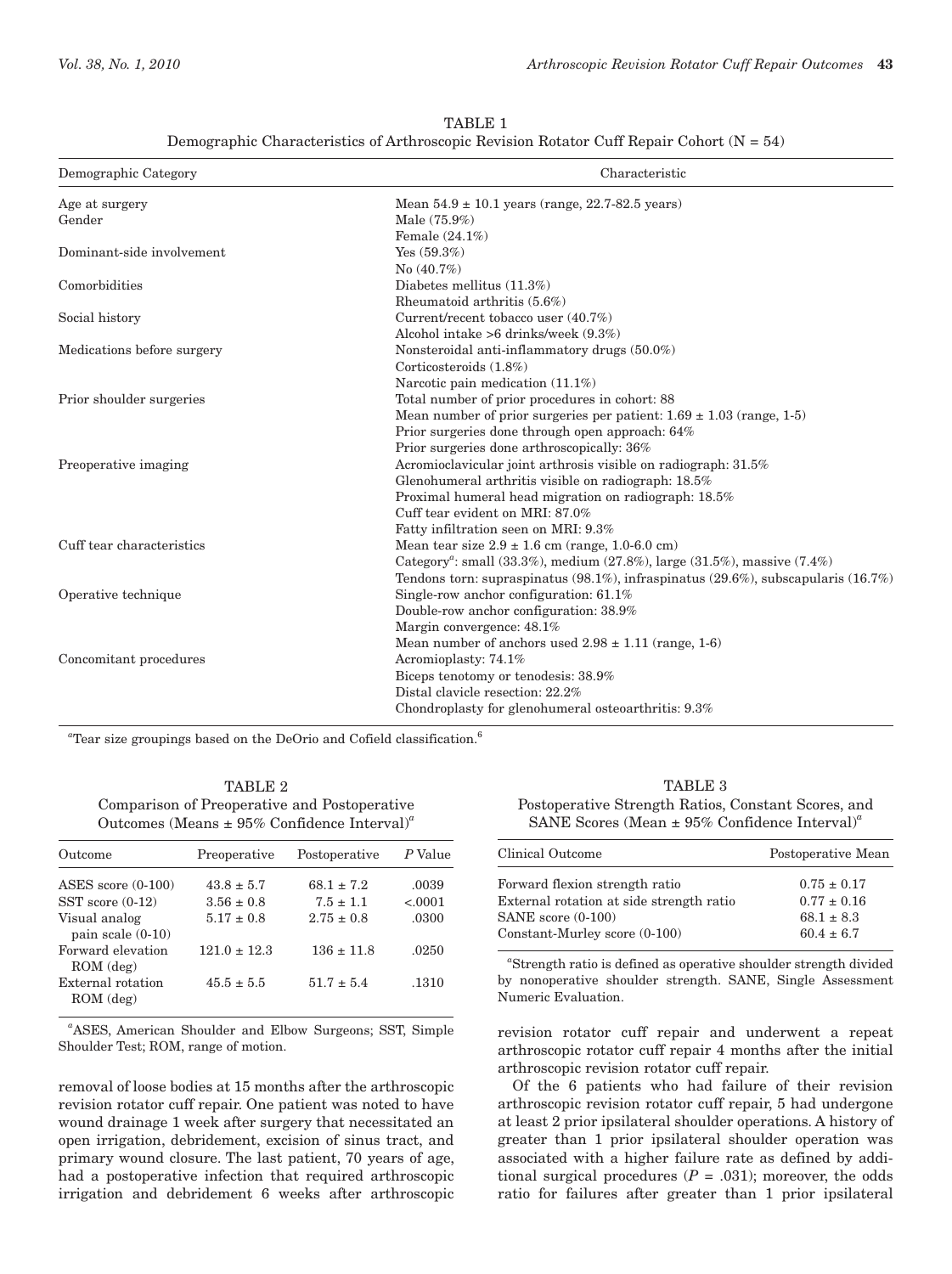| TABLE 4                                         |
|-------------------------------------------------|
| Univariate Analysis to Determine Prognostic     |
| Factors Associated With Failure of Arthroscopic |
| Revision Rotator Cuff Repair                    |
|                                                 |

 $T_{\rm max}$ 

| Additional<br>Surgery<br>$(P$ Value) | ASES<br>Score $< 50$<br>$(P$ Value) |
|--------------------------------------|-------------------------------------|
| 1.000                                | .200                                |
| 1.000                                | .007                                |
| 1.000                                | .700                                |
| .216                                 | 1.000                               |
| 1.000                                | .215                                |
| .334                                 | .453                                |
| .682                                 | 1.000                               |
| 1.000                                | .570                                |
| .031                                 | .120                                |
| 1.000                                | .151                                |
|                                      |                                     |
| .651                                 | .042                                |
| .409                                 | .009                                |
| 1.000                                | .290                                |
| 1.000                                | .570                                |
| .661                                 | .705                                |
| 1.000                                | 1.000                               |
|                                      |                                     |

shoulder operation was 8.33 (95% confidence interval, 0.9- 77.1). Tear size was not predictive of postoperative failure  $(P = .1)$ . Female gender  $(P = .007)$  and preoperative active abduction less than  $90^{\circ}$  ( $P = .009$ ) were factors that demonstrated a significant association with an ASES score less than 50 (Table 4). Among workers' compensation patients, a lower-intensity preoperative work level  $(P = .04)$ , nonsmoking status ( $P = .014$ ), and smaller tear size ( $P = .033$ ) were all associated with an increased return to work at full duty.

### **DISCUSSION**

The principal findings of this study suggest that arthroscopic revision of failed prior rotator cuff repair can provide significant improvements in both pain and function with a relatively low clinical failure rate. Having 2 or more prior ipsilateral shoulder surgeries was determined to have a significant association with arthroscopic revision rotator cuff repair that required additional surgery. Additionally, female gender and the inability to preoperatively use the shoulder above 90° of abduction or 120° of elevation was significantly associated with poor clinical outcome.

Despite a number of series reporting excellent results after primary arthroscopic rotator cuff repair,  $9,16,27,29$  published outcomes after revision have generally been less satisfactory. The majority of published revision studies reference an open approach to revision, with generally consistent postoperative pain relief but often unsatisfactory functional gains. $1,17$  In one of the earliest reports of

revision outcomes, DeOrio and Cofield<sup>6</sup> noted their experience with open revision in 27 patients, in whom 63% had persistent pain after revision and an average active abduction gain of only 8° (overall 58% poor results). Subsequent reports have demonstrated improved results, but none have approached the benefits of primary repair. Djurasovic et al<sup>7</sup> reported their retrospective experience with 80 consecutive open revision cases,  $64\%$  of which were for massive tears. The authors noted 58% good to excellent results, defined by only occasional soreness and greater than 140° of active elevation. Overall, 86% of patients noted marked pain relief, while 1 in 3 continued to have significant functional deficits.

The only prior published report of arthroscopic revision rotator cuff repairs using validated shoulder outcome scores is that of Lo and Burkhart, $^{13}$  who described a single surgeon's experience with 14 consecutive cases. Eleven of the 14 cases were classified as massive tears,  $6$  6 of which involved 3 tendons. At a mean of 23 months after revision, the authors noted significant improvements in University of California at Los Angeles scores and active motion (elevation to 153°, external rotation to 44°), with overall 64% good to excellent results. Thirteen of 14 patients were satisfied with their outcome; 5 returned to their premorbid level of function. Our study group differed in that massive tears were found in only 7.4% of the cohort. Nonetheless, tear size was not found to have a significant association with failure. Although our numbers were too small to show a significant association between tear size and later revision failure, it is quite possible that our outcomes reflect an "easier to fix" revision population than has been described in prior reports. The findings in the present study also reported significant improvements in functional outcomes and ROM; however, the postoperative clinical scores do not reach the same level as primary arthroscopic rotator cuff repair. $4,11,18$ 

There were only 6 patients (11.1%) who required additional surgery after failed arthroscopic revision rotator cuff repair. Five of these patients had undergone at least 2 prior ipsilateral shoulder operations. Greater than 1 prior shoulder procedure was a significant predictor of failure after revision, an intuitive finding echoed in the open study by Djurasovic et al.<sup>7</sup> Clinical failure, as defined by an ASES score less than 50, had a significant association with female gender, preoperative active forward elevation, and preoperative active abduction. Female gender has been reported in some primary rotator cuff repair studies to be a negative prognostic factor associated with shoulder functional outcome.<sup>3,5,10,23,30</sup> Other studies, however, found minimal differences in clinical outcome between men and women after open rotator cuff repair.<sup>14</sup> Finally, the inability to preoperatively elevate or abduct the arm above shoulder level has been significantly associated with poor postoperative shoulder function in open revision rotator cuff repair studies.

These results suggest that arthroscopic revision rotator cuff repair can salvage shoulder comfort and function at an acceptably high rate, and underscore the potential advantages of approaching revision rotator cuff surgery arthroscopically. Complex tear pattern recognition and mobility may be better assessed and taken advantage of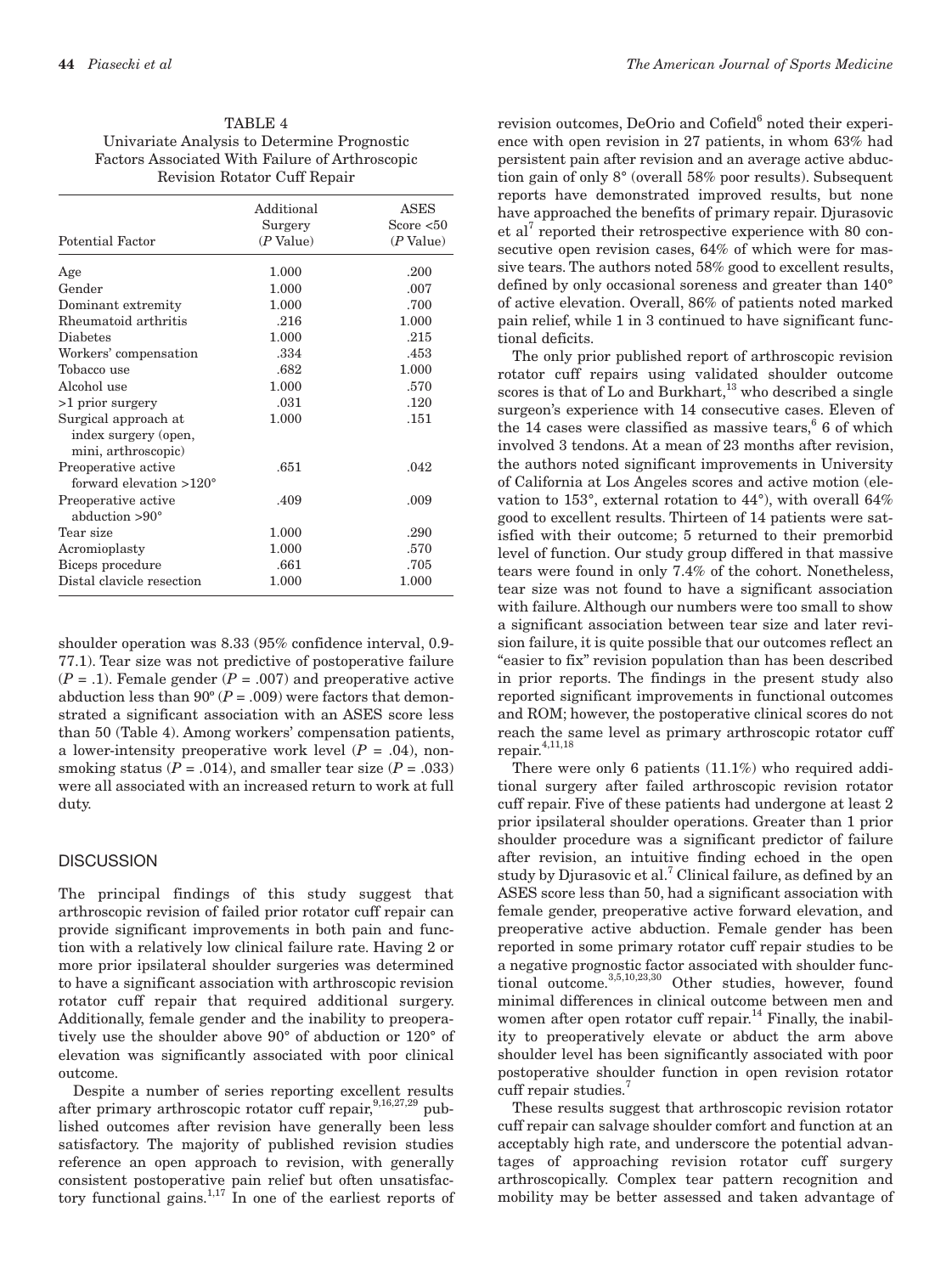using arthroscopic techniques. We would agree with Lo and Burkhart, for instance, that U-type tears, $^{13}$  which are less mobile from medial to lateral, may be more difficult to appreciate and fix through an open approach. Also noted is the ubiquitous scarring that occurs after an index repair procedure, and the often difficult task of identifying and sufficiently mobilizing all portions of the involved cuff tendons. Without the visualization afforded by arthroscopy, this portion of the procedure would be exceptionally difficult. Previously unrecognized and untreated intra-articular lesions may also be recognized via an arthroscopic approach. Lo and Burkhart<sup>13</sup> noted insufficient prior acromioplasty, and untreated subscapularis, biceps, and superior labral anterior and posterior lesions in a number of their cases, as did we. One of the greatest benefits of arthroscopic revision, however, may be the relatively minimal trauma afforded the deltoid insertion. Common to the previous reports on open revision have been the particularly inferior outcomes associated with compromise of the deltoid after index repair,  $6,7,17$ Bigliani et al<sup>1</sup> noted 9 of 13 patients with prerevision deltoid deformity had a subsequent unsatisfactory result after open revision, highlighting the importance of preserving the integrity of this muscle and its insertion. Our findings also report that patients who have had more than 1 prior rotator cuff repair have a significant association with failed arthroscopic revision rotator cuff repair. Although the direct causation was not investigated in the present study, multiple prior surgeries, whether via an open or arthroscopic approach, may theoretically increase the risk of failure by compromising the deltoid muscle as well as rotator cuff tendon integrity.

There were a number of limitations in the present study. Inherent in the design of a retrospective review is the absence of a comparison group, with only historical controls used to draw comparisons. The study criteria included any patient with a rotator cuff tear who had undergone prior repair, and therefore the cohort was heterogeneous in terms of workers' compensation status, number of prior procedures, type(s) of procedures, surgical approach, and intraoperative findings. Seventy-two percent of our patients were workers' compensation cases, many of whom had jobs with "heavy" or "very heavy" work requirements. Although strenuous employment often predisposes patients to complicated rotator cuff tears and frequent retears, this population is somewhat unique. The size of our cohort was also somewhat small. Even though there were a total of 54 patients in the study, analysis was often done on smaller selected demographic groups. A larger number of patients would increase the power of the study, allowing for more externally valid conclusions on arthroscopic revision rotator cuff repair failures as well as prognostic factors; moreover, differences between tear size subgroups may become apparent. Furthermore, repair constructs, determined at the time of revision according to surgeon preference, were slightly varied and the heterogeneity could have biased the results. Postrevision imaging, not performed for reasons of study cost, would have been helpful to assess anatomic healing of the arthroscopic revision rotator cuff repair. Strength measurements were not adjusted for dominant side involvement, as it is not part of the Constant-Murley

score protocol; additionally, strength measurements were not contrasted between preoperative and postoperative states. Finally, our definition of "failure" included patients who required reoperation and ASES scores less than 50. Although we feel confident our failure rate accurately represents the most disabled patients in our series, a more sensitive definition of failure may have uncovered other patients with inferior outcomes.

There were a number of strengths of the study. The present study was the largest study to report on arthroscopic revision repair of full-thickness rotator cuff tears in a tertiary shoulder practice with a high percentage of follow-up. Previously, only 2 studies<sup>13,26</sup> have reported outcomes of arthroscopic revision rotator cuff repair, the largest of which had 14 patients. Additionally, the present study used validated, shoulder-specific functional outcome measures as evaluated by an independent examiner. The study also performed determined prognostic factors that were associated with failures as defined as patients that required additional surgery or ASES scores less than 50.

Arthroscopic revision rotator cuff repair may be a reasonable treatment option even after prior open repairs and provides both improved pain relief and shoulder function. However, patient expectations should be tempered in comparison with primary procedures.

## **REFERENCES**

- 1. Bigliani LU, Cordasco FA, McIlveen SJ, Musso ES. Operative treatment of failed repairs of the rotator cuff. *J Bone Joint Surg Am.* 1992;74(10):1505-1515.
- 2. *Canadian Classification and Dictionary of Occupations.* Ottawa, ON: Information Canada; 1974.
- 3. Cofield RH, Parvizi J, Hoffmeyer PJ, Lanzer WL, Ilstrup DM, Rowland CM. Surgical repair of chronic rotator cuff tears: a prospective longterm study. *J Bone Joint Surg Am.* 2001;83(1):71-77.
- 4. Cole BJ, McCarty LP 3rd, Kang RW, Alford W, Lewis PB, Hayden JK. Arthroscopic rotator cuff repair: prospective functional outcome and repair integrity at minimum 2-year follow-up. *J Shoulder Elbow Surg.* 2007;16(5):579-585.
- 5. Constant CR, Murley AH. A clinical method of functional assessment of the shoulder. *Clin Orthop Relat Res.* 1987;214:160-164.
- 6. DeOrio JK, Cofield RH. Results of a second attempt at surgical repair of a failed initial rotator-cuff repair. *J Bone Joint Surg Am.* 1984; 66(4):563-567.
- 7. Djurasovic M, Marra G, Arroyo JS, Pollock RG, Flatow EL, Bigliani LU. Revision rotator cuff repair: factors influencing results. *J Bone Joint Surg Am.* 2001;83(12):1849-1855.
- 8. Ellman H, Hanker G, Bayer M. Repair of the rotator cuff: end result study of factors influencing reconstruction. *J Bone Joint Surg Am.* 1986;68:1136-1144.
- 9. Gartsman GM, Khan M, Hammerman SM. Arthroscopic repair of full-thickness tears of the rotator cuff. *J Bone Joint Surg Am.* 1998; 80:832-840.
- 10. Katolik LI, Romeo AA, Cole BJ, Verma NN, Hayden JK, Bach BR. Normalization of the Constant score. *J Shoulder Elbow Surg.* 2005;14(3):279-285.
- 11. Lafosse L, Brozska R, Toussaint B, Gobezie R. The outcome and structural integrity of arthroscopic rotator cuff repair with use of the double-row suture anchor technique. *J Bone Joint Surg Am.* 2007;89(7):1533-1541.
- 12. Lippitt SB, Harryman DT, Matsen FA. A practical tool for evaluating function: the simple shoulder test. In: Matsen FA, Fu FH, Hawkins RJ, eds. *The Shoulder: A Balance of Mobility and Stability*. Rosemont, IL: American Academy of Orthopaedic Surgeons; 1993:545-559.